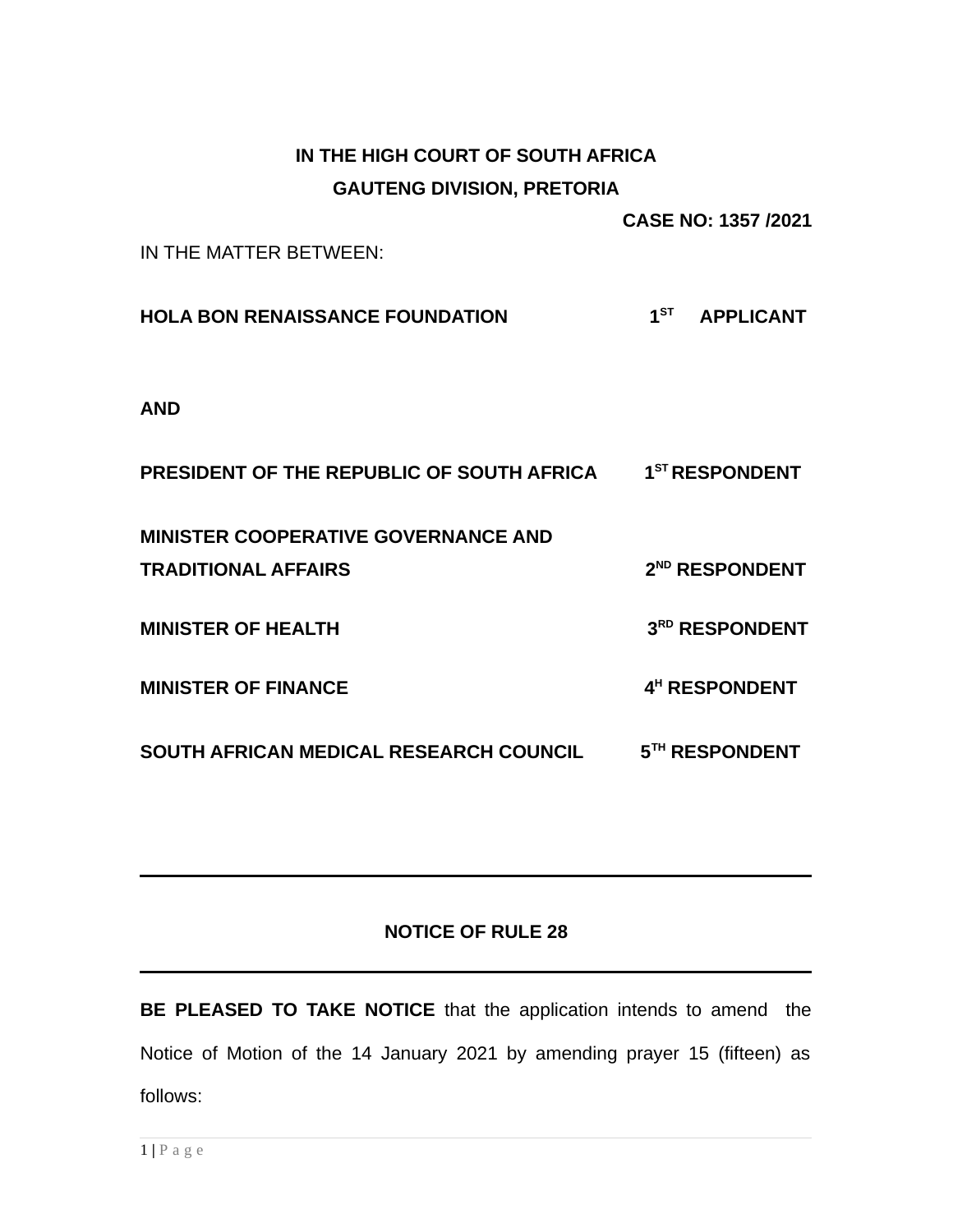1. By deleting the phrase No relief is sought against the  $5<sup>th</sup>$  Respondent and replacing it with " Interdict the  $5<sup>th</sup>$  respondent from conducting any Covid19 trials and/or COVID19 clinical trials and/or roll out of Covid19 vaccinations

2. TAKE NOTICE FURTHER THAT any party objecting to this amendment must, within 10 days of receipt of this notice, deliver its objection in writing, together with a statement of the grounds upon which it is based, failing which the amendment will be effected

DATED at Pretoria on this the 19th day of JANUARY 2021

 $\overline{\phantom{a}}$ 

**Applicants Representative Hola Bon Renaissance Foundation 88 MARSHALL STREET 2ND FLOOR, MARSHALLTOWN JOHANNESBURG Mobile : 0840544733  [TEL: 0681596956](tel:0681596956) EMAIL:INFO@HBRFOUNDATION.ORG.ZA EMAIL: [HBRFOUNDATION@GMAIL.COM](mailto:HBRFOUNDATION@GMAIL.COM)** *REF NO:UNLOCK2021/25*

## **TO: THE REGISTRAR OF THE HONORABLE COURT PRETORIA**

**AND TO:**

1 stRespondent - **President Republic of South Africa** 

2 ndRespondent - **Minister of Cooperative Governance and Traditional Affairs**  3 rd Respondent – **Minister of Health**  C/O State Attorney (L Kopman)